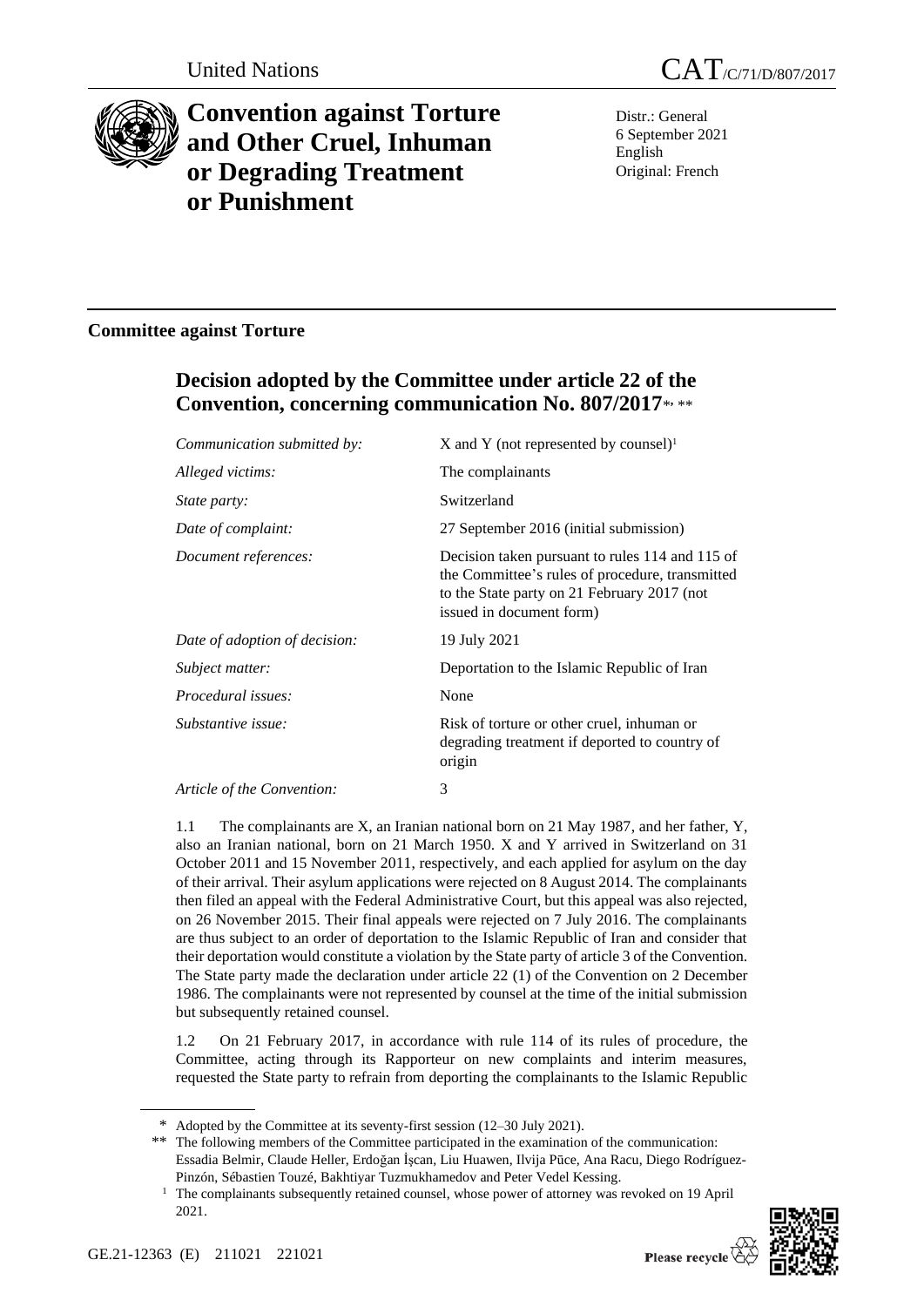of Iran while their complaint was under consideration. On 24 February 2017, Switzerland agreed not to take any steps to deport the complainants.

## **Facts as submitted by the complainants**

2.1 X was born in Tehran. Following her parents' divorce, when she was 2 years old, she lived with her father, Y, and had no contact with her mother. Y did not remarry. During a visit to see her aunt in Kermanshah, a town near the border with Iraq, X met her fiancé, Ramin, whose family is Kurdish. Her fiancé's father had been killed following the Islamic Revolution and his mother had left the Kurdish region to live in Kermanshah after receiving constant threats. Because of these events, X's fiancé provided humanitarian aid to the Kurds at the border. Made aware of her fiancé's cause, X visited the area with Y several times in order to donate clothing, money and other goods collected from friends. X took the risk of properly documenting her activities, including with photographs, in order to raise funds from friends and acquaintances.

2.2 During her last visit to Kermanshah, X stayed with her fiancé's mother while he and his friends handed out aid and donations. One evening, while the family was having dinner together, a friend of her fiancé rang the doorbell, and her fiancé went outside to talk to him. While her fiancé was outside, the doorbell rang again. Assuming that it was her fiancé, X opened the door without using the intercom to check who it was. Four or five men and two women whom they did not know entered. When Y asked them who they were, they hit him.

2.3 As soon as they had entered, the aggressors blindfolded and handcuffed all the persons present and beat and insulted them. They then put them in a car and ordered them to crouch down. X was taken to a cell, where, for a period that she estimates as having lasted between 15 and 16 days, she was questioned about delivering weapons to the Kurds in order to overthrow the Iranian State. She was beaten, insulted and repeatedly raped by several men. She was tortured, asphyxiated with a wet bag over her face and locked in a room before being forced to sign a written confession. She was subsequently taken from her place of detention and abandoned in a location unknown to her. A passer-by took her to the house of her fiancé's mother. A few days later, Y was released, after around 20 days in detention.

2.4 When X next saw her fiancé, who had managed to escape after having spotted the men outside the house, he told her that he would have to hide and asked her for her diary and the USB stick containing her reports and the photographs that she had taken during her stays in the Kurdish areas. X was later informed that her fiancé had been arrested, the house of her fiancé's mother had been searched and her USB stick had been seized.

2.5 The mother of X's fiancé insisted that the complainants should leave the country immediately. With the help of a trafficker, X left the Islamic Republic of Iran for Europe, via Turkey, and was reunited with Y in Switzerland a few weeks later. X applied for asylum on 31 October 2011 and was heard by the Federal Office for Migration<sup>2</sup> on 11 November 2011. Y applied for asylum on 15 November 2011 and was heard by the Federal Office for Migration on 13 December 2011.

2.6 X was heard by the Federal Office for Migration for a second time on 3 September 2013. Regrettably, without psychotherapy, which she began with the Swiss Red Cross on 21 November 2013, $3 \text{ X}$  was not able, at this second hearing, to mention every aspect of her detention, including her rape. On 8 August 2014, the Federal Office for Migration rejected her asylum application without affording her another opportunity to give evidence, despite a request from her psychiatrist.<sup>4</sup> The Federal Office for Migration submitted that, although it accepted that X had post-traumatic stress disorder, it did not believe that her condition had been caused by the persecution that she had described. Moreover, X's claims were not

<sup>&</sup>lt;sup>2</sup> The Federal Office for Migration became the State Secretariat for Migration on 1 January 2015.

<sup>&</sup>lt;sup>3</sup> X's psychotherapist drew up a detailed medical report, which was submitted to the Federal Office for Migration on 3 July 2014 and in which an explanation was given of the therapeutic process and X's symptoms of post-traumatic stress disorder, which included an impact on her behaviour and sleep, dissociation and an inability to talk about the rape, her fear of men, her antidepressant use and suicide attempts.

<sup>4</sup> On 8 August 2014, the Federal Office for Migration also rejected Y's asylum application.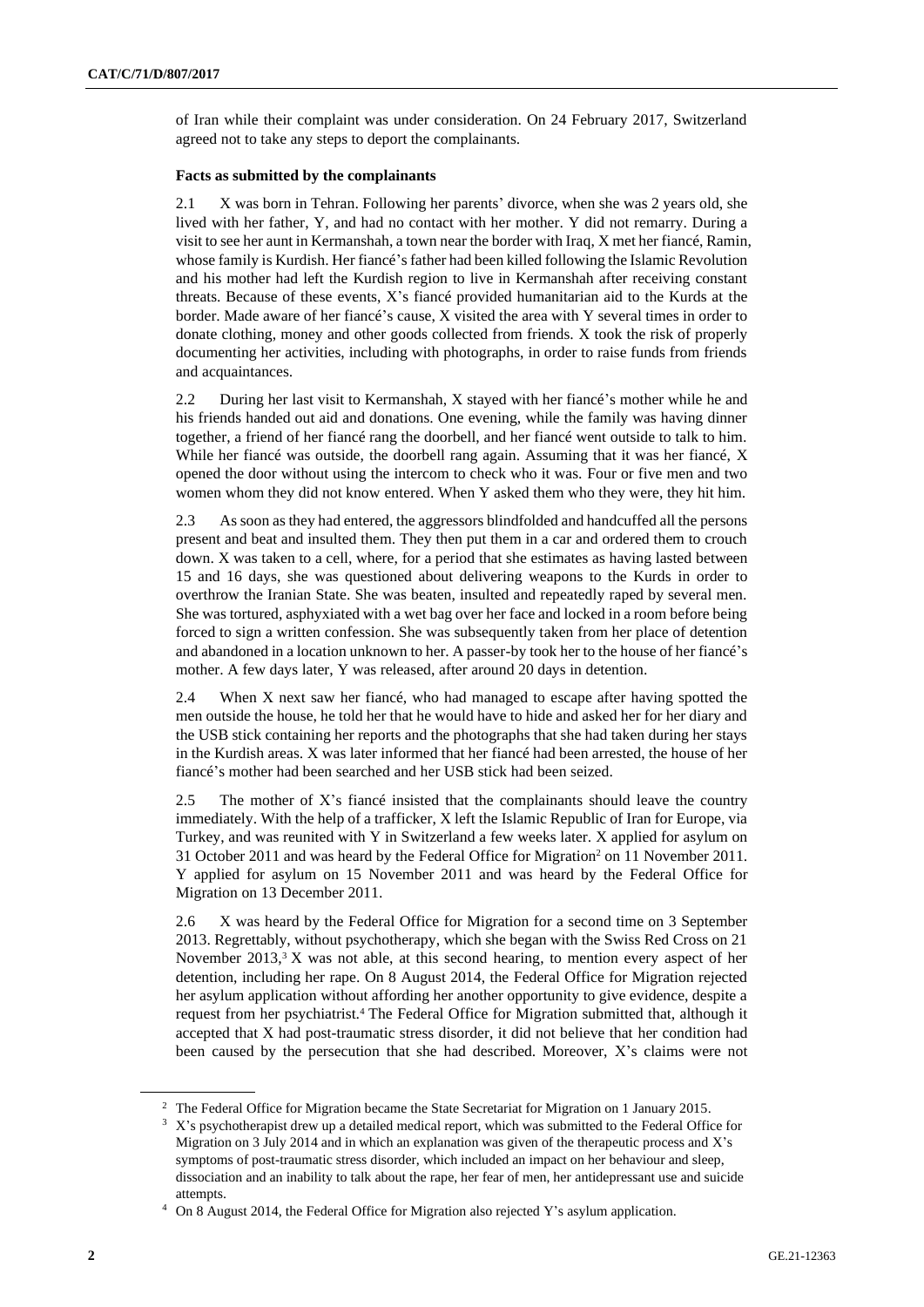considered credible; the Federal Office for Migration considered that her description of her travels in the Kurdish region was vague and stereotypical, that her handwritten accounts of the visits were contradictory and that the clarifications she had provided about the events that had occurred prior to her arrest cast doubt on her credibility. Moreover, according to the Federal Office for Migration, X had failed to provide a convincing explanation and description of the conditions of detention and interrogation methods to which she had been subjected.

2.7 In addition, on 10 June and 17 September 2013, the Federal Office for Migration received two anonymous letters in which the complainants were accused of giving the Swiss authorities false identities, namely those of Ms. Ghazal Tarik and Mr. Ebrahim Tarik. It is alleged in these letters that  $X$  has a sister in Switzerland (the daughter of  $Y$ ), that  $X$  and  $Y$ entered Switzerland on visas in order to visit her and that they then left for France and returned to Switzerland in order to apply for asylum.<sup>5</sup> As the letters are anonymous, the complainants fear that they are the work of the Iranian intelligence agencies.

2.8 On 4 September 2014, following her request for an opportunity to add to her statements, X was again heard by the Federal Office for Migration. At this hearing, she again struggled to recount in detail everything that had happened.

2.9 On 9 September 2014, X's lawyer at the time filed an appeal with the Federal Administrative Court and requested that the questions to which X had yet to reply should be put to her. Regarding the anonymous letters, once it had received the complainants' appeal, the Federal Administrative Court contacted the Embassy of Switzerland in the Islamic Republic of Iran in order to obtain the complete files of the visa applications submitted by the persons mentioned in the letters. In a reply dated 10 December 2014, the Embassy stated that the files for 2011 had been destroyed. The Federal Administrative Court thus contacted the Reusser family, which, according to the letters, had hosted the complainants. The Reusser family said that the persons mentioned in the letters had stayed with another person, Golnaz Tarik.

2.10 After contacting Golnaz Tarik, the Federal Administrative Court noted that her mother had the same first and last names (albeit with different spellings, which, according to the State party, are due to simple differences in transcription) and date of birth as X's mother and the ex-wife of Y. In her response of 10 July 2015, Golnaz Tarik stated that she had hosted her father and sister at her home in 2011 and had accompanied them to the airport. In addition, the Court found that X's responses to the questions about Ghazal Tarik provided strong evidence that she had used this identity when introducing herself to the two persons whom she had met in Switzerland. The complainants dispute the allegations of false identity and offered to undergo DNA tests. However, despite a request from the Federal Administrative Court, Golnaz Tarik refused to undergo a DNA test.

2.11 The Federal Administrative Court ultimately dismissed the appeal on 26 November 2015, finding that the account given by the complainants was neither credible nor plausible, owing in large part to the lack of details about the torture suffered and the vague nature of the account. X, for her part, alleges that the Federal Administrative Court did not properly examine the anonymous letters and that these letters are not well founded. The Court also overlooked the fact that victims of torture with post-traumatic stress disorder often struggle to recount traumatic events, particularly in the context of a hearing and without psychotherapy. For this reason, X considers that the Swiss authorities and courts have not

<sup>&</sup>lt;sup>5</sup> It is explained in the letters that a couple, Mr. and Mrs. Reusser, invited and hosted Ebrahim Tarik and his daughter Ghazal Tarik at their home in Vevey from 24 June 2011. Ms. Reusser had apparently introduced them as her uncle and niece. It is alleged in these letters that these two persons claimed to have returned to the Islamic Republic of Iran but stayed in France for two days before returning to Lutry, Switzerland, where they lived in hiding for five months with Golnaz Tarik, who, according to the second letter, is in fact Ebrahim Tarik's daughter. In addition, it is claimed in these letters that Ghazal Tarik then went to the Vallorbe registration and processing centre, where she filed an asylum application under the name X. Ebrahim Tarik allegedly went to the same centre shortly afterwards to file his asylum application under the name Y. At their hearings on 3 and 4 September 2013, the complainants were asked whether they knew Ebrahim Tarik or Ghazal Tarik, and they replied that they did not.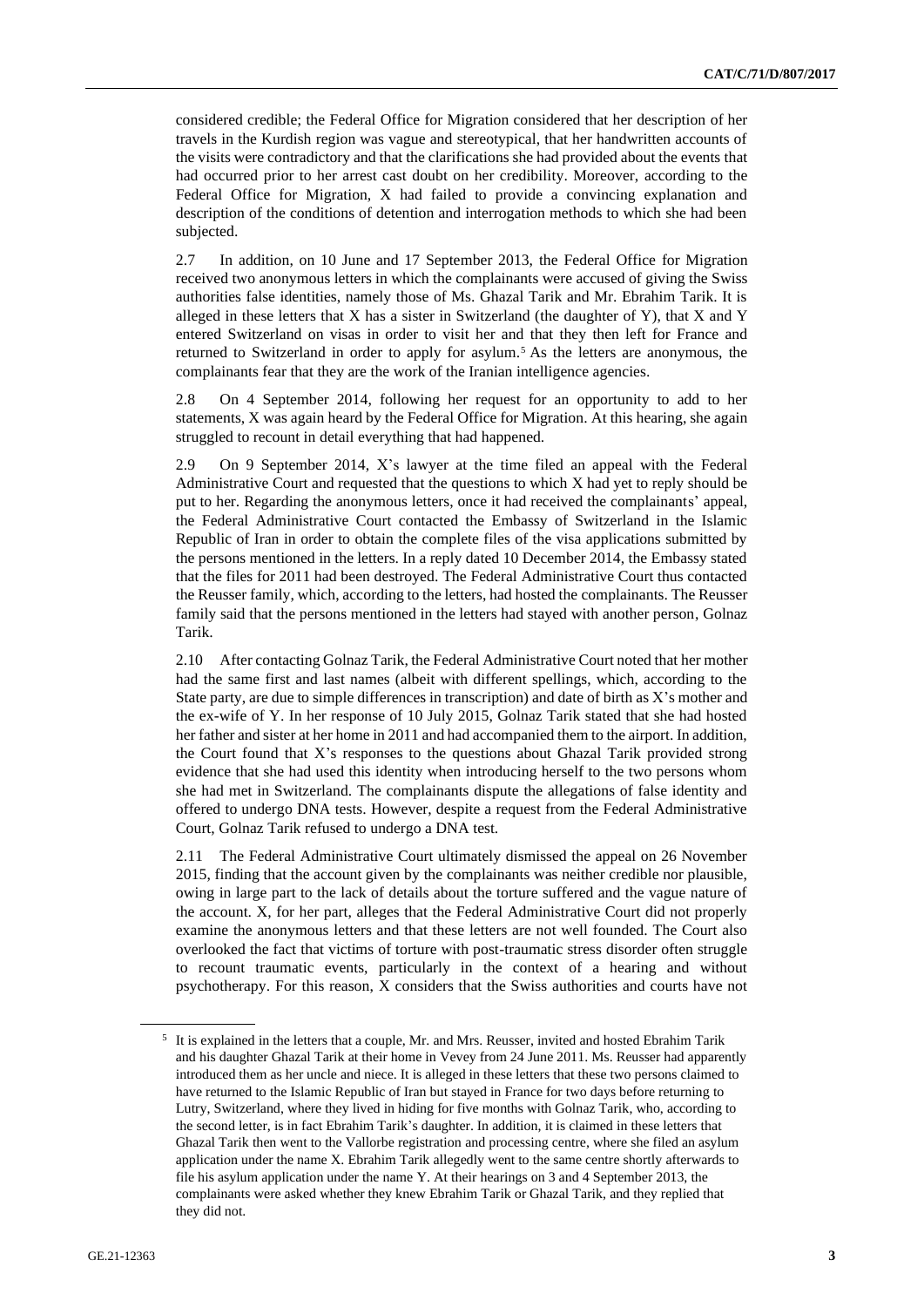examined their allegations and the evidence adduced in depth. Nevertheless, the dismissal of the appeal by the Federal Administrative Court upheld the order to deport the complainants.

2.12 In April 2016, a friend of X travelled to the Islamic Republic of Iran and managed to find and bring back X's driver's licence in order to establish and prove her identity. On 7 July 2016, the Federal Administrative Court, to which X had referred the matter, stated that the driver's licence was not proof of X's identity and, moreover, that the question of identity was not the only reason for the rejection of the asylum application.

2.13 On 27 September 2016, the complainants submitted a communication to the Committee in which they requested interim measures, as their deportation to the Islamic Republic of Iran was imminent.

# **Complaint**

3.1 The complainants assert that they would be at risk of torture or cruel, inhuman or degrading treatment if returned to the Islamic Republic of Iran, as they have already been arrested and tortured, in June 2011, for having provided aid to the Kurdish community. They consider that their return would constitute a violation by Switzerland of its obligations under article 3 of the Convention.

3.2 The complainants also fear that they might be arrested and detained again, as the Iranian authorities have access to all the information about X that was seized from her fiancé's house, namely the USB stick and the photographs taken and articles written by her. In addition, they invoke the human rights situation in the Islamic Republic of Iran and the treatment by the Iranian authorities of the Kurds living near the border with Iraq. In this context, the Iranian authorities consider that the humanitarian aid provided by the complainants to the Kurdish community constitutes a political activity.

3.3 Moreover, the complainants consider that the State party did not properly examine X's account of her sexual abuse, which included rape, overlooking the fact that torture victims with post-traumatic stress disorder are often unable to recount traumatic events, and based its decisions on the incorrect information provided in the two anonymous letters of 10 June and 17 September 2013, in which the complainants were accused of giving false names to the Swiss authorities and courts. The complainants claim the right to be fully heard on these points and challenge the proceedings before the Federal Office for Migration – now the State Secretariat for Migration – and the Federal Administrative Court.

# **State party's observations on the merits**

4.1 On 16 August 2017, the State party submitted its observations on the merits, without contesting the admissibility of the complaint.

4.2 The State party considers that, overall, the complainants' allegations lack consistency and credibility, particularly with regard to the activities carried out to help Kurds living in poverty (collecting clothes and money from friends and handing out these donations during trips to the Kurdish region); the arrest; the sexual abuse, including rape, of X during the her detention; X's allegation that she heard her fiancé's mother fall when she was blindfolded; the addition of facts to the medical report that she had not mentioned at the hearings; and issues of identity. With regard to the allegations that the Federal Administrative Court relied largely on anonymous reports that X had a sister living in Switzerland, the State party submits that this fact was never substantiated, as the alleged sister refused to undergo a DNA test. Moreover, the complainants were reportedly unable to prove their identities, as the Swiss authorities did not recognize drivers' licences or school certificates as identity documents.

4.3 The Federal Administrative Court noted that the complainants' behaviour in relation to the presentation of identity documents gave further cause for doubt as to their credibility. At his first hearing, Y stated that the smuggler had taken his identity documents; however, according to his statements at the second hearing, his identity documents were confiscated when he was arrested, and he had given only his birth certificate to the smuggler. In their comments of 1 June 2015, the complainants argued that they would not be able to obtain identity documents in the Islamic Republic of Iran, but, in an annex, they submitted a lengthy email from X's former employer with a recently issued employment certificate attached.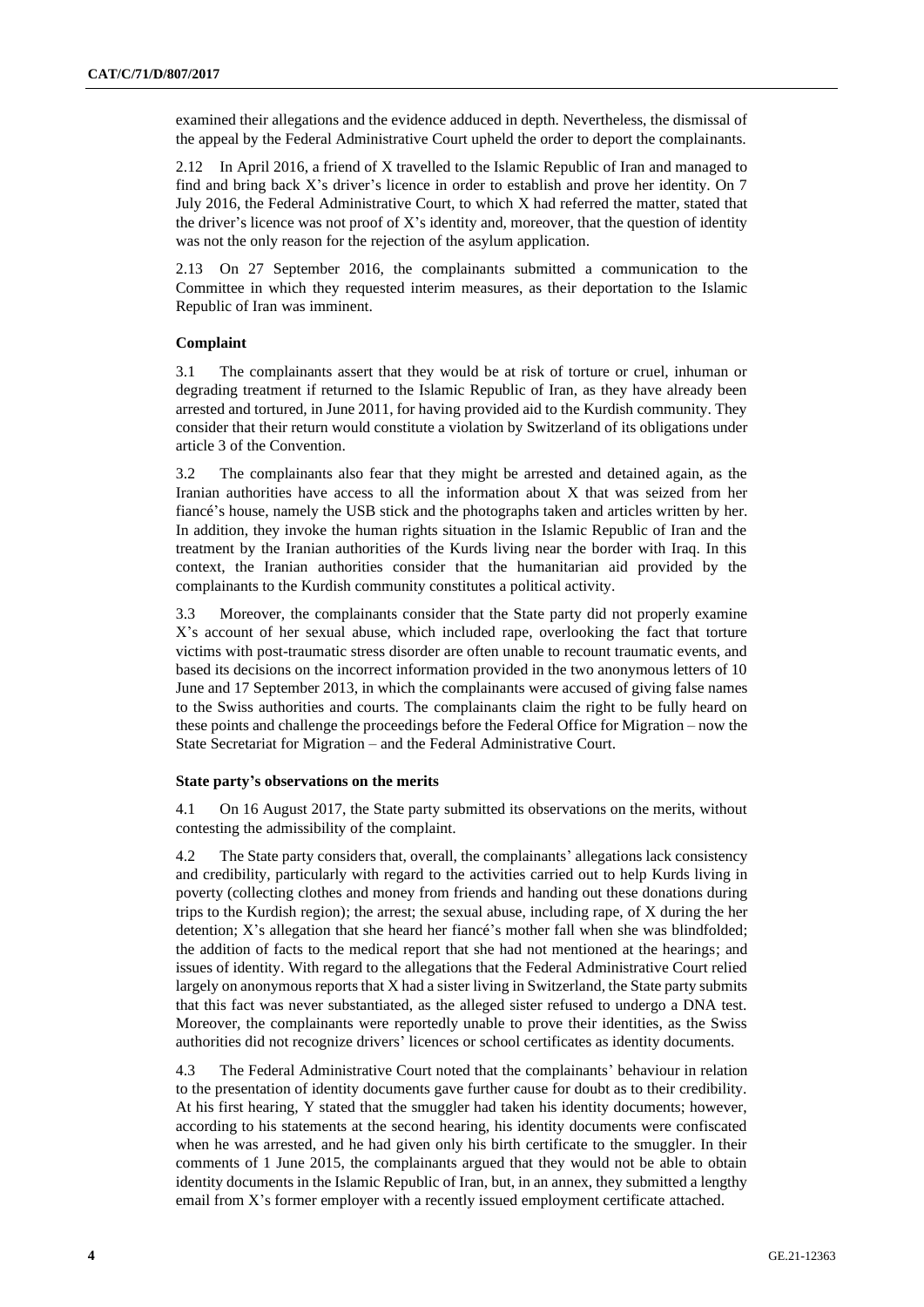4.4 With regard to X's request to be brought face-to-face with her alleged sister, the Federal Administrative Court considered that this step would not have been able to refute the evidence found. Moreover, at no stage did Golnaz Tarik dispute that she was related to the complainants, even when the Federal Administrative Court asked for her consent to provide a DNA sample. In light of all this evidence, the Federal Administrative Court concluded that the complainants' allegations of a possible risk of torture upon return were not credible.

4.5 On 1 July 2016, the complainants filed an application for review with the Federal Administrative Court. In support of their application, they submitted documents to disprove the allegations that they were in fact Ebrahim Tarik and Ghazal Tarik. On 7 July 2016, the investigating judge rendered an interim decision rejecting the complainants' application for legal aid; the investigating judge considered that the application for review had no chance of success and invited the complainants to pay an advance of 1,600 Swiss francs as surety for procedural costs, failing which the appeal would be inadmissible. The complainants did not pay the advance by the deadline. As a result, the Federal Administrative Court struck the application for review from its list. The State party thus supports the decisions of the national authorities, in the light of article 3 of the Convention and the Committee's jurisprudence and general comments.

4.6 The State party recalls the elements that must be taken into account in order to assess the existence of a "personal, real, present and serious" risk of torture or ill-treatment<sup>6</sup> upon return to the country of origin: any evidence of a consistent pattern of gross, flagrant or mass violations of human rights in the country of origin; any claims of torture or ill-treatment in the recent past and independent evidence to support those allegations; the political activity of the complainants within or outside the country of origin; any evidence as to the credibility of the complainants; and any factual inconsistencies in the complainants' claims.

4.7 The existence of a consistent pattern of gross, flagrant or mass violations of human rights does not, in itself, constitute sufficient grounds for believing that a particular person would be subjected to torture upon return to his or her country of origin. The Committee must establish whether the complainants are "personally" at risk of being subjected to torture in the country to which they would be returned.<sup>7</sup> Additional grounds must be adduced in order for the risk of torture to qualify as "foreseeable, real and personal" for the purposes of article 3 (1) of the Convention.<sup>8</sup> The risk of torture must be assessed on grounds that go beyond mere theory or suspicion.<sup>9</sup>

4.8 The State party considers that, despite the worrying situation in the Islamic Republic of Iran, violence is not currently widespread in the country. Furthermore, the situation in a country of origin cannot, in itself, constitute sufficient grounds for concluding that the complainants would be at risk of torture if returned. According to the State party, the complainants have in any event not demonstrated that they face this risk. In addition, the State party considers that X's claims that she was subjected to acts of torture and ill-treatment and was detained are not credible; her medical report does not yield any evidence of the illtreatment that she allegedly suffered. Moreover, there is no mention of any political acts by the complainants in the Islamic Republic of Iran, despite all the claims made before the Swiss courts and the Committee regarding humanitarian activities in support of the Kurds, or of any political acts against the Islamic Republic of Iran carried out in Switzerland.

4.9 The State party is of the view that the complainants have not made plausible allegations of persecution in the Islamic Republic of Iran. It notes that the Swiss authorities have assessed in depth all the arguments made regarding a risk of persecution in the Islamic Republic of Iran. It should be stressed that the complainants' communication does not contain any new evidence. In considering the present communication, the Committee is thus dealing with a case that has already been subject to a full legal examination by the Swiss authorities, which are specialists in this field. The State party also recalls the Committee's practice that it is within the purview of the courts of the States parties to the Convention to assess the facts

<sup>6</sup> Committee against Torture, general comment No. 4 (2017), paras. 26 and 28.

<sup>7</sup> *K.N. v. Switzerland* (CAT/C/20/D/94/1997), para. 10.2.

<sup>8</sup> Ibid., para. 10.5, and *J.U.A. v. Switzerland* (CAT/C/21/D/100/1997), paras. 6.3 and 6.5.

<sup>&</sup>lt;sup>9</sup> Committee against Torture, general comment No. 1 (1997), para. 6, which was replaced by general comment No. 4 on 6 December 2017.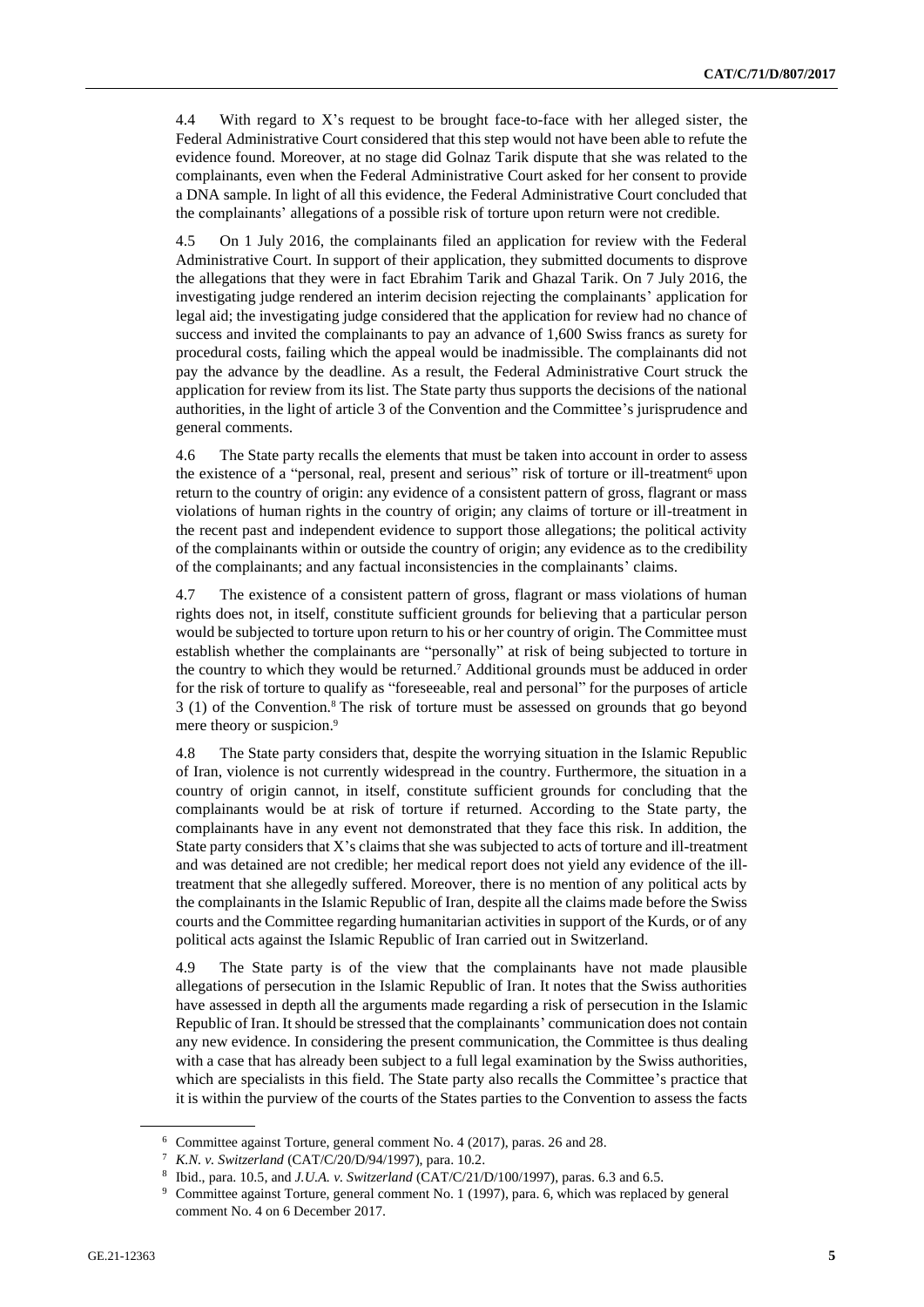and evidence in a case. In particular, the Committee must assess the facts and evidence in a given case once it has been ascertained that the manner in which the evidence was evaluated was clearly arbitrary or amounted to a denial of justice. <sup>10</sup> However, in the case under consideration, the evidence presented by the complainants does not show that the State party's examination was marred by any such irregularities. This last finding applies in particular to the allegation that the Federal Administrative Court relied largely on two anonymous letters claiming that X has a sister living in Switzerland: the authors of these letters are known to the Swiss authorities, but, for obvious reasons, their identities have not been disclosed to the complainants; these letters prompted additional investigations by the Federal Administrative Court with a view to clarifying the facts; the complainants had access to the case file and were able to submit their comments to the Court; and, more importantly, the complainants' asylum applications were rejected for reasons other than their identity.

4.10 In conclusion, according to the State party, there is nothing to indicate the existence of substantial grounds for fearing that the complainants would face a specific and personal risk of being tortured if returned to the Islamic Republic of Iran. Their allegations and the evidence provided do not warrant a finding that their return would expose them to a real, present and personal risk of torture. The State party therefore finds that the return of the complainants to the Islamic Republic of Iran would not constitute a violation of its obligations under article 3 of the Convention.

# **Complainants' comments on the State party's observations**

5.1 On 31 August 2018, the complainants submitted comments on the State party's observations.

5.2 On the merits, the complainants submit that the State party attaches central importance to X's second hearing and claims that her explanations contain few details and are illogical and even contradictory. They note that the second hearing lasted for an entire day and was conducted through a Persian-language interpreter. The Federal Office for Migration received the first anonymous letter accusing  $X<sup>11</sup>$  and Y of using false identities in June 2013, which meant that X's second hearing with the Federal Office, on 3 September 2013, took place in an atmosphere of distrust. Although X's memory may at times have failed her, particularly when it came to the recollection of painful events, as is often the case for victims with posttraumatic stress disorder, she maintains that she tried to respond in good faith to the nearly 200 questions that the employee of the Federal Office for Migration put to her and that, if it had been necessary, she would have provided more detailed information. The complainants note that the employee had seemed to take little interest in X's replies, apart from her replies to the last two questions, which concerned the anonymous letters. From this point, the employee suddenly seemed very interested, although very dissatisfied with X's replies.

5.3 In addition, the second letter sent was an almost word-for-word reproduction of the first. Although the Federal Office for Migration claims that its decision was not based solely on these letters but on the basis of the evidence as a whole, the complainants note that the arrival of these letters nevertheless represented a turning point in the proceedings.

5.4 Moreover, throughout the process, the complainants made repeated attempts to cooperate. On several occasions, X asked who had sent the letters so that she could better respond to them. She offered to undergo a DNA test to help to establish her identity and to prove that she was not related to the person alleged to be her sister, who had refused to take such a test. X nevertheless insisted and tried to convince this person to take the test by contacting her directly. The Swiss authorities' finding that the complainants' allegations were not credible and their refusal to grant them asylum were based on a biased examination of her case.

5.5 With regard to the plausibility of their account, the complainants state that there is a coherent explanation for all the possible contradictions and inaccuracies identified by the authorities. As is often the case with victims of post-traumatic stress disorder, X noted that

<sup>10</sup> *J.A.M.O. et al. v. Canada* (CAT/C/40/D/293/2006), para. 10.5; and *Ktiti v. Morocco* (CAT/C/46/D/419/2010), para. 8.7.

 $11$  X is alleged to be Ghazal Tarik.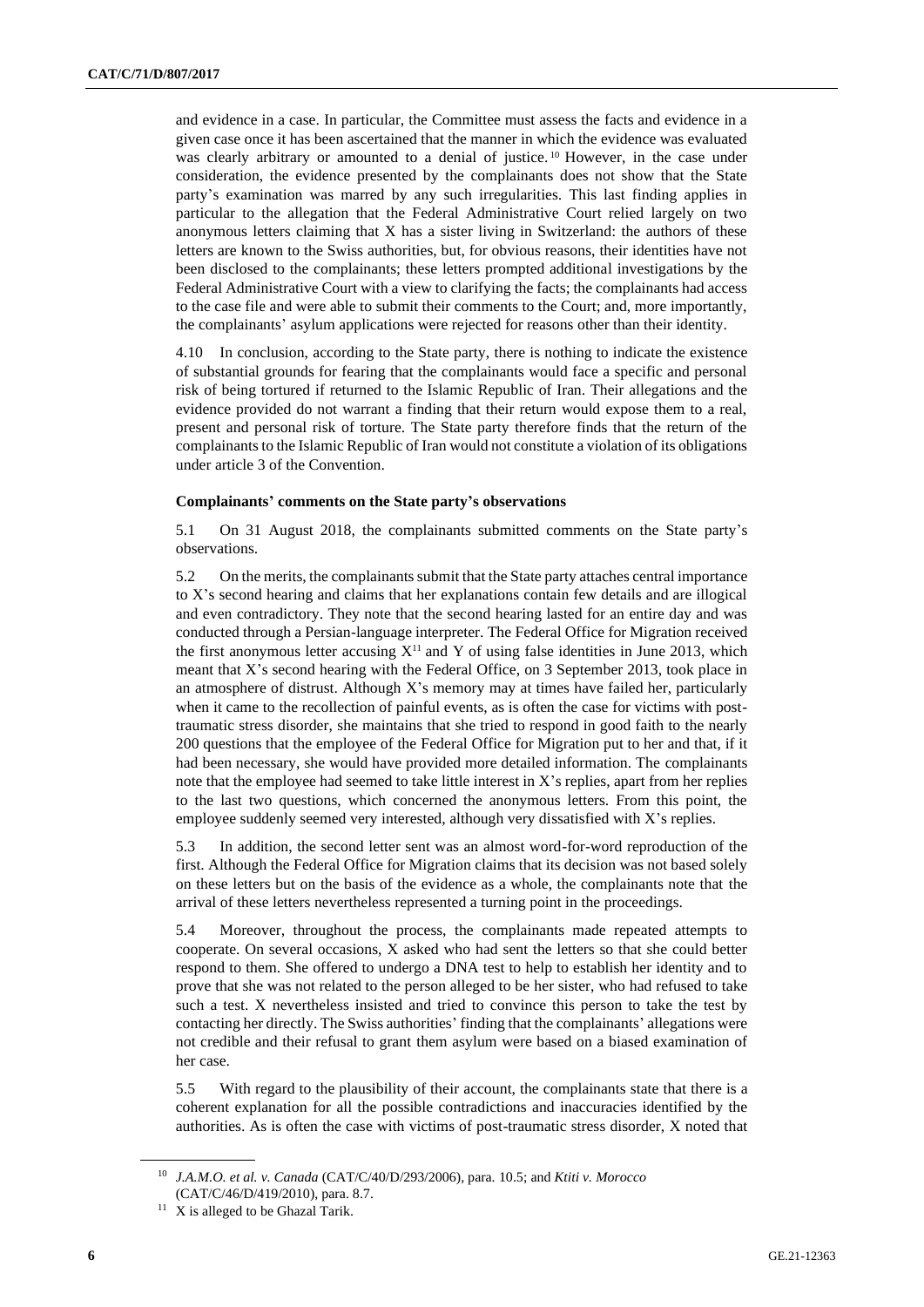she could not recall the exact number of trips that she had made to the Kurdish region. When asked by the employee of the Federal Office for Migration to specify how many trips she had made, X replied that she had made four or five.

5.6 With regard to her arrest, X believes that she was misunderstood. The house was under constant surveillance. X did not claim that her fiancé had escaped, but rather that he had gone out before the officers arrived, for a different reason. This is plausible, as the house had been under surveillance for several days, and the officers had not got out of their vehicle immediately. X had simply made an inference based on her assessment of the facts.

5.7 Furthermore, it is entirely possible that, when blindfolded, X was able to hear her fiancé's mother fall, as a blindfolded person can hear and recognize the voice of a falling person. The complainants maintain that this fact is not absurd.

5.8 X's diary was also the subject of controversy. As X stated several times, she wrote her diary by hand, in the first person, and printed out photographs to accompany her account, including photographs of herself and her father from which they could be identified. She had been scanning the diary to her USB stick, which her fiancé had then taken. In fact, he had the USB stick with him when he was arrested. Furthermore, X did not ask for news of her fiancé while she was in Switzerland in order to protect him. She notes that this is very common behaviour among asylum seekers. The only person of whom she asked for news was her father.

5.9 Moreover, the various medical reports submitted by X confirm that she experienced ill-treatment in the Islamic Republic of Iran. As X had never been able to establish a relationship of trust with her first therapist and had experienced suboptimal care, she had not been able to express herself during her hearings as well as she might have because of posttraumatic stress disorder, which continues to affect her. Consequently, X attempted suicide after her second hearing. With regard to the State party's claim that the causes of X's posttraumatic stress disorder are different from those that she herself put forward, even though the symptoms of the disorder have been established, X stresses that the State party has not explained the sources of information on which this finding is based. She maintains that the Swiss authorities clearly did not carry out a proper assessment of the facts relating to the complainants, which led to the rejection of their asylum application.

5.10 Lastly, concerning the issue of political activities, or rather political opinion, the Swiss authorities, including the Federal Office for Migration, considered that the complainants' deliveries of aid to the Kurds were not born of a political commitment. The complainants state that, even though the support that they provided did not result from a political ideal, such support, even when not motivated by a political opinion, is nonetheless considered by the Government to be so motivated. In view of the ever-increasing tensions between the Islamic Republic of Iran and the Kurdish minorities, any aid to the Kurds, even if it is neutral, humanitarian and philanthropic, is perceived by the Iranian Government as a betrayal of the homeland and, therefore, as a political activity as well as grounds for persecution, which justifies the granting of refugee status in accordance with contemporary interpretations of international law. The complainants therefore conclude that the Swiss authorities misjudged the facts, which led to a breach of the law.

5.11 On 3 October 2018, the complainants' counsel, on behalf of the Swiss Red Cross Outpatient Clinic for Victims of Torture and War, in Bern, expressed concern about the planned closure of the sheltered accommodation facility for refugees, where the complainants would be living until the end of October 2018. Their counsel requested that the complainants should not be relocated to alternative sheltered housing, as this would seriously aggravate their medical and psychiatric problems, namely complex trauma and dementia (copies of medical reports were attached). The complainants consider as reasonable and appropriate the suggestion that they be housed in an apartment for persons with disabilities.

#### **Additional information from the complainants**

6. On 3 May 2021, the complainants submitted a request for information regarding the date on which a final decision would be made and provided an update on their state of health.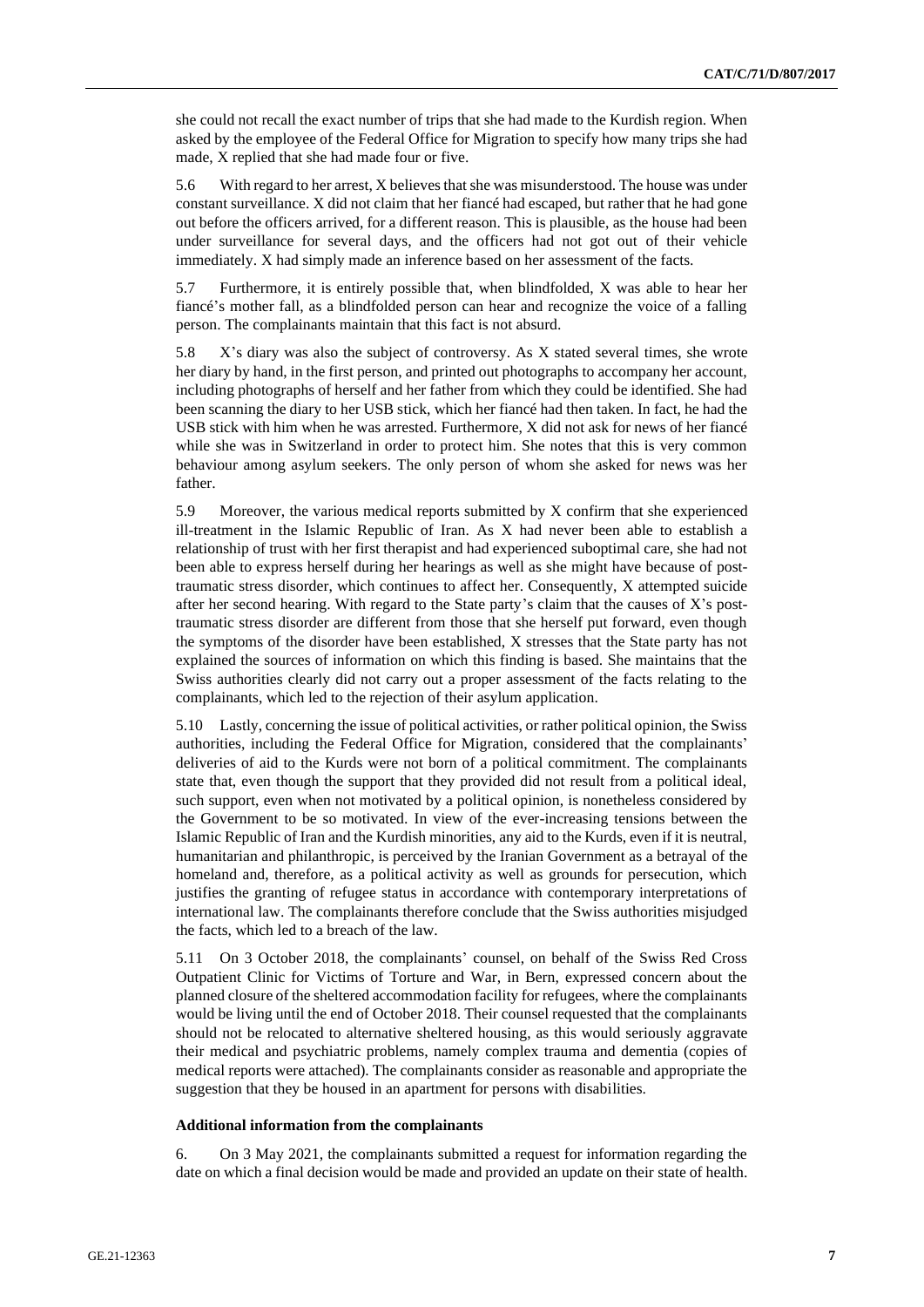## **State party's additional observations**

7. On 5 May 2021, the State party indicated that it had no further observations.

## **Issues and proceedings before the Committee**

#### *Consideration of admissibility*

8.1 Before considering any complaint contained in a communication, the Committee must decide whether it is admissible under article 22 of the Convention. The Committee has ascertained, as it is required to do under article 22 (5) (a) of the Convention, that the same matter has not been and is not being examined under another procedure of international investigation or settlement.

8.2 The Committee recalls that, in accordance with article 22 (5) (b) of the Convention, it cannot consider any communication from an individual unless it has ascertained that the individual has exhausted all available domestic remedies. This rule does not apply where it has been established that the application of the remedies has been unreasonably prolonged, or that it is unlikely, after a fair trial, to bring effective relief to the alleged victim.<sup>12</sup> It notes that, in the present case, the State party has not contested that the complainants have exhausted all available domestic remedies or any other criteria for the admissibility of the complaint.

8.3 In the absence of any question as to the admissibility of the complaint, the Committee declares it admissible, given that it raises questions under article 3 of the Convention and that the facts and basis of the complainants' claims have been duly substantiated,<sup>13</sup> and proceeds with the consideration on the merits.

## *Consideration of the merits*

9.1 The Committee has considered the present communication in the light of all the information made available to it by the parties, in accordance with article 22 (4) of the Convention.

9.2 In the present case, the Committee must determine whether, by returning the complainants to the Islamic Republic of Iran, the State party would be in breach of its obligation under article 3 of the Convention not to expel or return an individual to another State where there are grounds to believe that he or she would be in danger of being subjected to torture or other cruel, inhuman or degrading treatment or punishment.

9.3 The Committee must evaluate whether there are substantial grounds for believing that the complainants would be personally in danger of being subjected to torture if returned to the Islamic Republic of Iran. In assessing this risk, the Committee must, pursuant to article 3 (2) of the Convention, take into account all relevant considerations, including the possible existence of a consistent pattern of gross, flagrant or mass violations of human rights.<sup>14</sup> However, the Committee recalls that the aim of this assessment is to establish whether the individual concerned would personally be at a foreseeable and real risk of being subjected to torture in the country to which he or she is to be expelled. It follows that the existence of a consistent pattern of gross, flagrant or mass violations of human rights in a country does not, as such, constitute sufficient grounds for determining that a particular person would be in danger of being subjected to torture on return to that country. Additional grounds must be adduced to show that the individual concerned would be personally at risk. Conversely, the absence of a consistent pattern of flagrant violations of human rights does not mean that a person might not be subjected to torture in his or her specific circumstances. Moreover, the Committee notes that, since the Islamic Republic of Iran is not a party to the Convention, in

<sup>12</sup> Committee against Torture, general comment No. 4, para. 34.

<sup>13</sup> *K.A. et al. v. Sweden* (CAT/C/39/D/308/2006), para. 7.2.

<sup>14</sup> Committee against Torture, general comment No. 4, para. 43.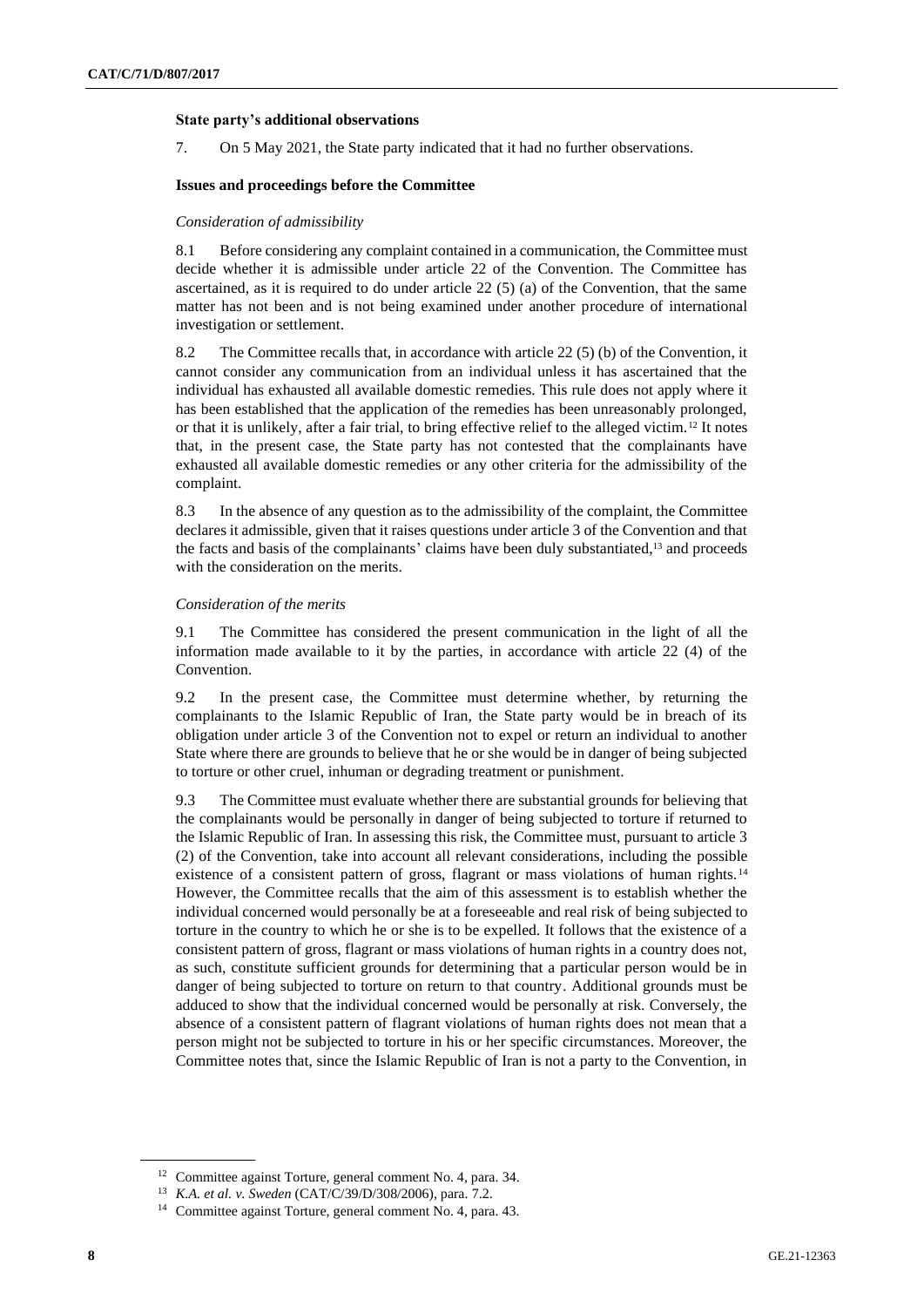the event of a violation of the complainants' Convention rights in that country, they would be deprived of the legal option of recourse to the Committee for protection of any kind.<sup>15</sup>

9.4 The Committee recalls its general comment No. 4 (2017), which states, first, that the non-refoulement obligation exists whenever there are "substantial grounds" for believing that the person concerned would be in danger of being subjected to torture in the State to which he or she is facing deportation, either as an individual or as a member of a group which may be at risk of being tortured in the State of destination and, second, that the Committee's practice has been to determine that "substantial grounds" exist whenever the risk is "foreseeable, personal, present and real". <sup>16</sup> The Committee further recalls that the burden of proof is upon the author of the communication, who must present an arguable case, that is, submit substantiated arguments showing that the danger of being subjected to torture is foreseeable, personal, present and real. However, when the complainant is in a situation where he or she cannot elaborate on his or her case, the burden of proof is reversed and the State party concerned must investigate the allegations and verify the information on which the communication is based.<sup>17</sup> The Committee gives considerable weight to the findings of fact of the organs of the State party concerned; however, it is not bound by such findings and will make a free assessment of the information available to it in accordance with article 22 (4) of the Convention, taking into account all the circumstances relevant to each case.<sup>18</sup>

9.5 In the present case, the Committee takes note of the complainants' argument that, if deported to the Islamic Republic of Iran, they would be considered as traitors for having provided humanitarian aid to Kurdish communities in the Islamic Republic of Iran and would therefore once again face a risk of torture or cruel, inhuman or degrading treatment. It also notes the complainants' fear that the documents detailing their activities and found by the Iranian authorities might aggravate their situation and that the aid that they provided could be perceived by the Iranian Government as a political activity. The Committee also notes the complainants' belief that the State party did not properly consider X's account of her sexual abuse, overlooking the fact that torture victims with post-traumatic stress disorder often struggle to recount traumatic events, and based its decisions on the incorrect information contained in two anonymous letters of 10 June and 17 September 2013, in which the complainants were accused of using false identities.

9.6 The Committee notes that the Swiss authorities considered that the descriptions of handing out goods and the number of the complainants' trips to the Kurdish region were vague. For example, X was unable to say with certainty how many times her father had accompanied her. In addition, the Committee notes that the Federal Office for Migration also found X's statements about the aid provided to the Kurds, her arrest and sexual abuse and her description of the conditions of detention to be inconsistent and superficial, partly illogical and limited to what is "generally known". The Committee further notes the State party's assessment that: (a) during her interviews, X did not give any specific details about her detention but cried and recounted the ill-treatment and acts of torture that she claimed to have suffered; (b) X's statements about her diary were vague and contradictory and the Iranian authorities would have no way of knowing to whom the diary belonged, as X's name was not explicitly mentioned in it; (c) X added facts to the medical report that she had not mentioned at the hearings; (d) the medical reports stating that X had post-traumatic stress disorder were irrelevant because it could not be said that her condition resulted from the acts of persecution that she claimed to have experienced; (e) the statements made by Y regarding the humanitarian aid and his arrest and detention were implausible; (f) there was no mention of political acts carried out by the complainants in the Islamic Republic of Iran and political acts carried out against the Islamic Republic of Iran in Switzerland; (g) the complainants' allegations that the Swiss authorities relied largely on anonymous reports that X had a sister living in Switzerland were never substantiated, as the alleged sister refused to undergo a DNA test; (h) Golnaz Tarik never disputed that she was related to the complainants; (i) the complainants were apparently unable to prove their identity; and (j) doubts also remained

<sup>15</sup> *Tahmuresi v. Switzerland* (CAT/C/53/D/489/2012), para. 7.7; and *D.R. v. Switzerland* (CAT/C/63/D/673/2015), para. 7.2.

<sup>16</sup> Committee against Torture, general comment No. 4, para. 11.

<sup>17</sup> Ibid., para. 38.

<sup>18</sup> Ibid., para. 50.